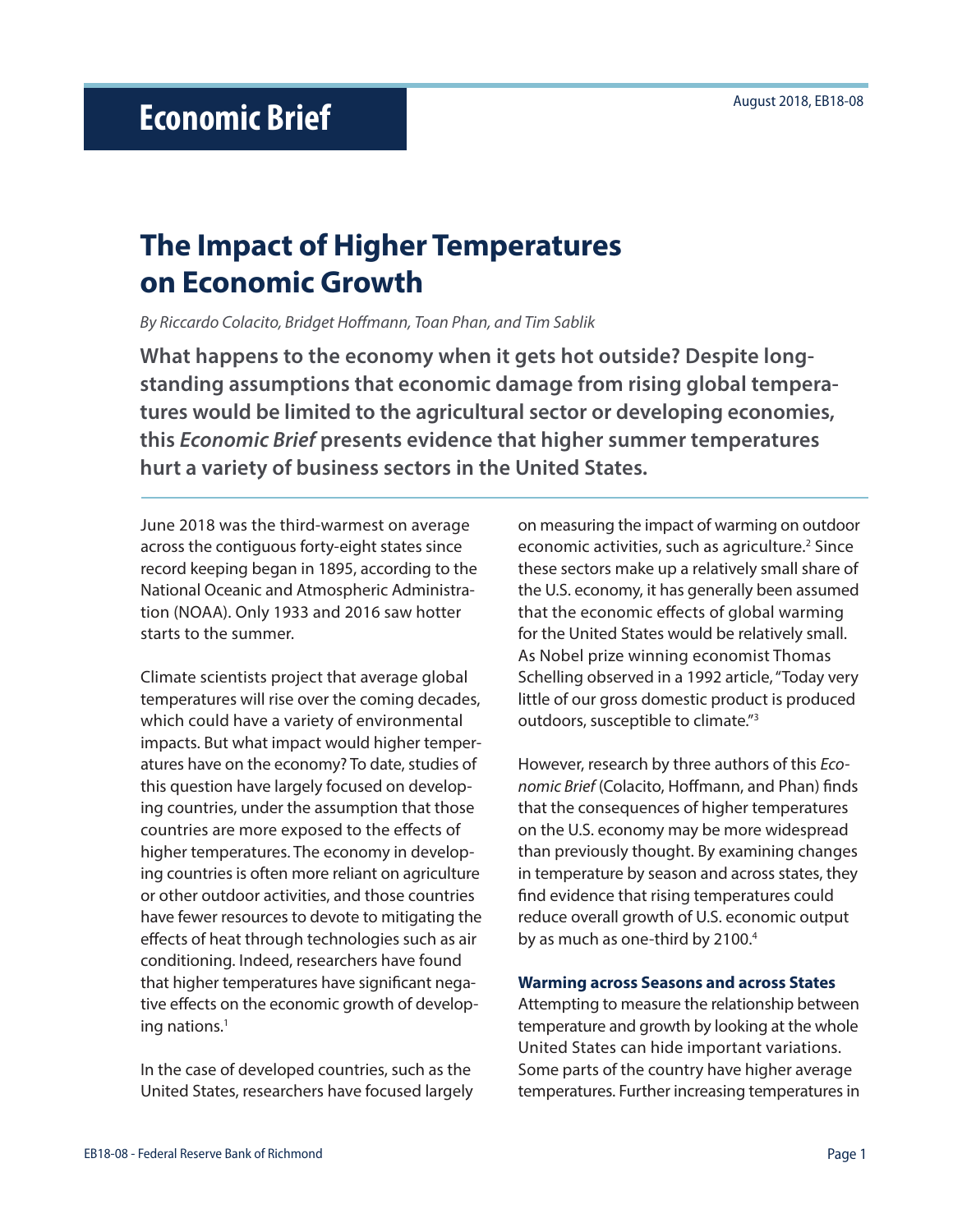those areas may be more harmful than rising temperatures in parts of the country that are generally cooler. In fact, higher temperatures in colder regions or during colder seasons actually may have positive effects on economic activity because extreme cold can be as much an impediment to certain activities as extreme heat.

Highlighting the importance of these seasonal and regional variations, Colacito, Hoffmann, and Phan find no statistically significant relationship between temperature and economic growth when looking across the whole United States. But measuring the impact of temperature in different seasons and across individual states yields different results. The authors take the average of daily weather observations from NOAA for each season for 1957–2012. They define each season as a quarter of the calendar year: January through March is winter, April through June is spring, July through September is summer, and October through December is fall. This definition aligns the temperature data with the quarterly periods used for economic data.

Colacito, Hoffmann, and Phan find that temperature increases in the summer are associated with a decline in gross state product (GSP), which is the value added in production by the labor and capital of all industries in a given state. On average, each 1˚F increase in the mean summer temperature reduces the annual GSP growth rate by 0.154 percentage points. A reduction in the growth rate, as opposed to the level of economic output, has important implications for the impact of temperature changes in the long run. Changes to the growth rate compound over time and, as a result, are more lasting.

As theory would suggest, Colacito, Hoffmann, and Phan also find that higher temperatures during the colder fall months have a positive effect on growth. On average, each 1˚F increase in the mean fall temperature increases the annual GSP growth rate by 0.102 percentage points. This finding is smaller and less statistically robust than their finding for the summer effect, but it may help explain why temperature changes do not appear to have a significant effect on growth when averaged across the whole year and across the whole country: the effects in the summer and fall partly offset. The authors do not find any significant effects for temperature increases in the spring or winter.

Measuring the impact of temperature changes on states as opposed to the country as a whole also reveals significant variations. Colacito, Hoffmann, and Phan divide the country into four regions — North, South, Midwest, and West — using classifications from the U.S. Census Bureau. Average temperatures are highest in the South, and the authors find that the economies of southern states are the most sensitive to changes in summer and fall temperatures. Further investigation shows that this effect is not driven by a larger role of agriculture in southern states. In fact, the authors find that the economic effects of temperature are widespread across a variety of industries.

#### **Rising Temperatures Hurt Many Industries**

One might easily presume that higher temperatures would only affect agriculture. But in fact, studies have documented the effects of extreme temperatures on other industries. For example, temperatures above 90˚F have been found to reduce production at automobile manufacturing plants in the United States.<sup>5</sup> Another study published by the Chicago Fed found that severe winter weather has a significant, albeit short-lived and generally small, negative effect on a variety of industries.<sup>6</sup> In line with these findings, Colacito, Hoffmann, and Phan find that higher temperatures in the summer have a negative effect on labor productivity generally, while higher fall temperatures have a positive impact.

Losses in labor productivity have the potential to impact a wide range of industries, which is exactly what Colacito, Hoffmann, and Phan find. (Figure 1 on the following page shows results for 1998–2012.) The two largest sectors of the U.S. economy — services and FIRE (finance, insurance, and real estate) — make up half of national GDP and are both hurt by higher summer temperatures. More housing transactions take place in the spring and summer, perhaps because house shopping involves travel and outdoor activity. As temperatures rise, potential homebuyers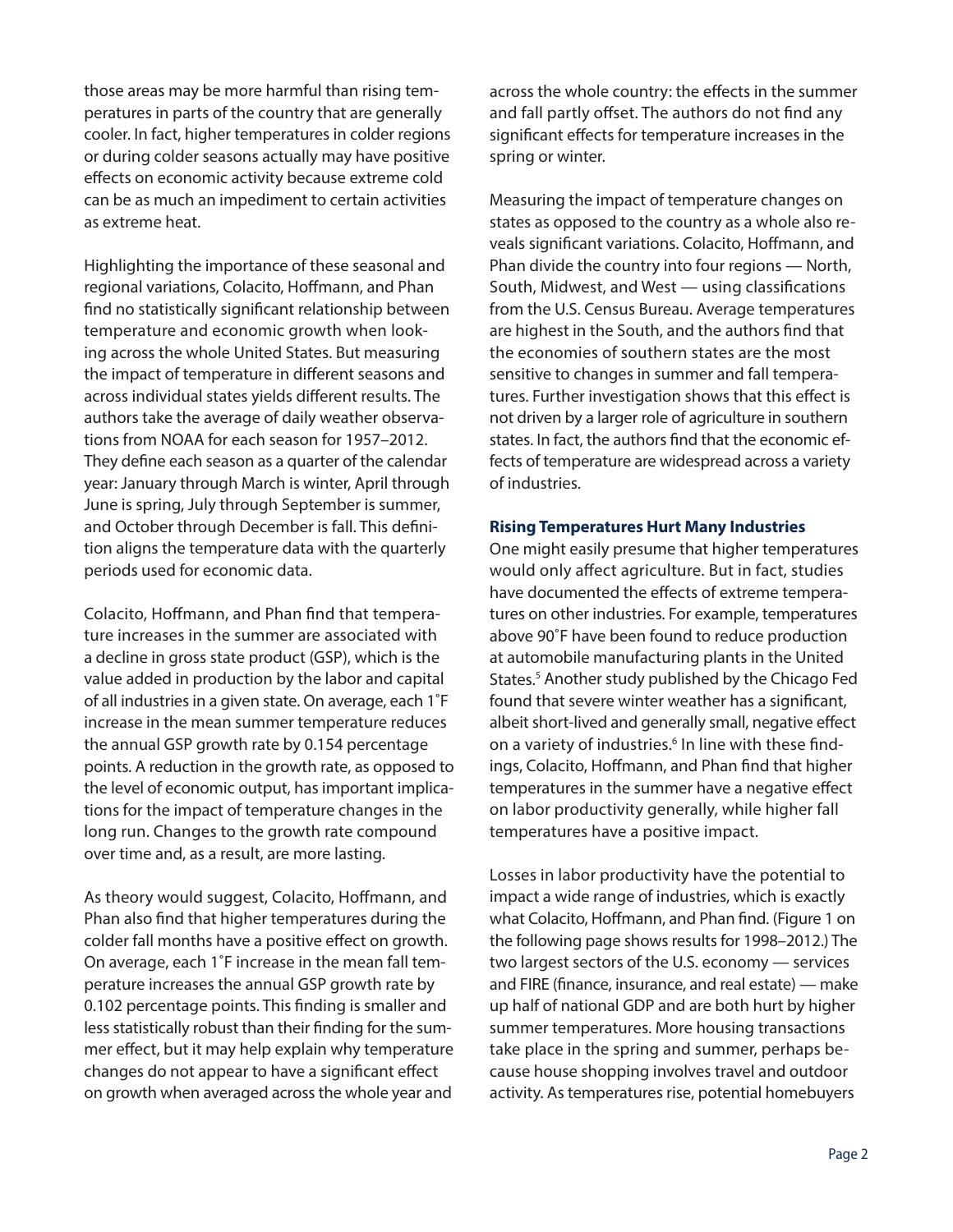may tend to stay inside, which could help explain the finding that higher summer temperatures negatively impact the real estate sector.<sup>7</sup>

Studies also have documented that high temperatures negatively affect health, resulting in increased hospitalizations.<sup>8</sup> Colacito, Hoffmann, and Phan hypothesize that this connection may explain the finding that higher summer temperatures have a substantial impact on the insurance sector. As health outcomes worsen, insurers would face increased claims. Overall, the authors find that a 1˚F increase in temperature is associated with a 1.30 percentage point decline in output growth for the insurance sector.

As expected, the authors also find that higher summer temperatures have a large negative effect on agriculture, forestry, and fishing. Although this sector accounts for only about 1 percent of national GDP, losses in this area may spill over to other sectors of the economy, such as retail food services. Higher summer temperatures do have a positive effect on some industries, including utilities and mining, benefits that may stem from increased energy consumption during hotter days.

## **Looking Ahead**

Although the effects estimated by Colacito, Hoffmann, and Phan are robust, they are also small in the short term. Over a longer horizon, however, the impact



**Figure 1: Summer Temperature Effects on Annual GDP Growth Rates (1998–2012) in the Cross-Section of Industries**

**Source:** Colacito, Hoffmann, and Phan (2018)

Notes: For each industry, the horizontal red line represents an estimate of the impact of a 1°F increase in average summer temperature on the annual growth rate of the industry's GDP times the industry's share of GDP. The bottom and top portions of each box represent the 90 percent confidence intervals of each estimated coefficient, while the outer limits of each boxplot represent the 95 percent confidence intervals. Red boxes contain negative values, green boxes contain positive values, and gray boxes contain both positive and negative values. Standard errors are clustered at the year level. "All Industries" is the sum of all the industry coefficients multiplied by their corresponding industry shares.

\* FIRE stands for the U.S. Bureau of Economic Analysis classification of "Finance, Insurance, and Real Estate."

\*\* The "Agriculture" sector includes forestry and fishing.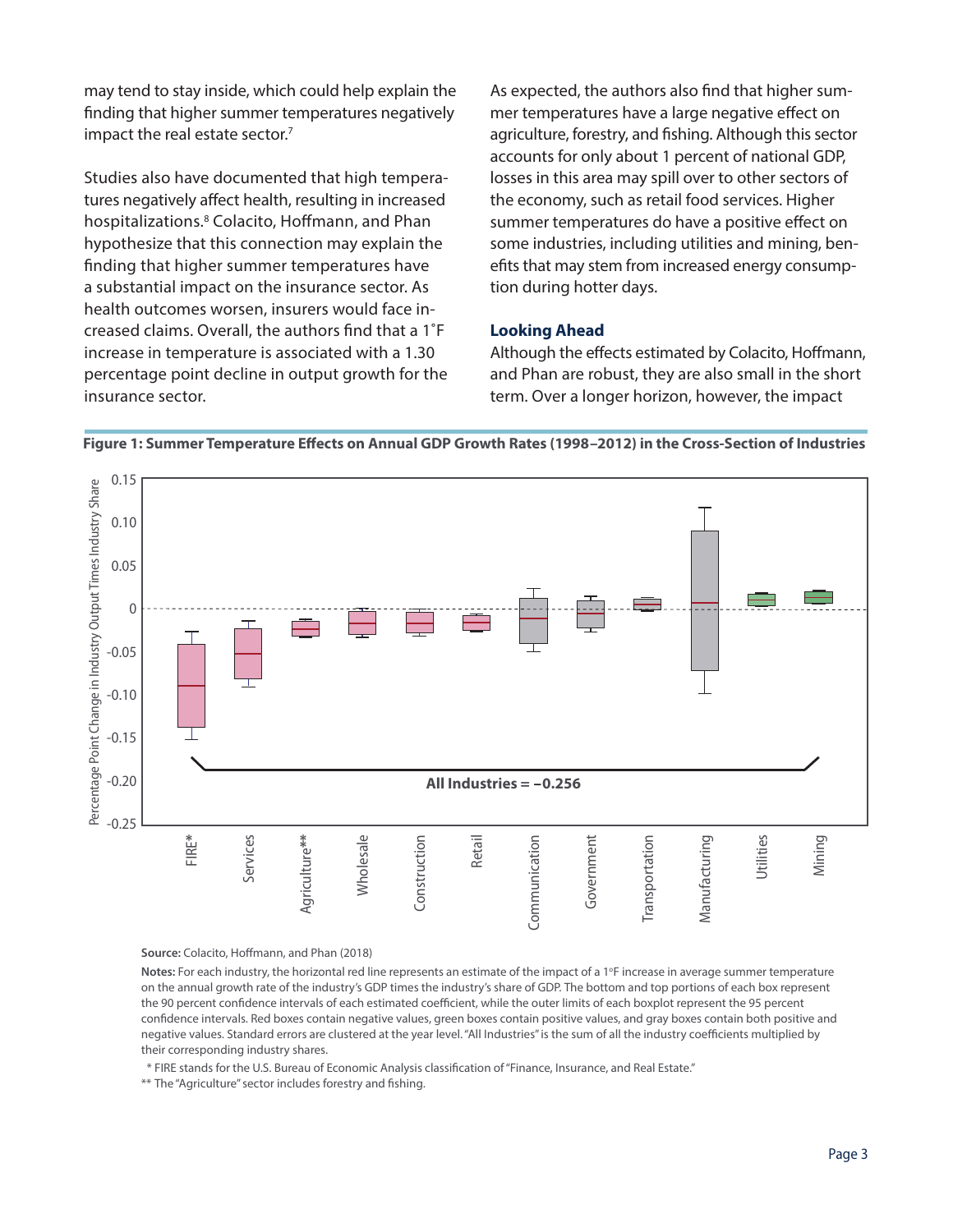on GDP growth rates may be substantial. The authors study the effects of rising temperatures in the future using projections for average temperatures in the United States over the years 2070–99.<sup>9</sup> These estimates use three different scenarios of future greenhouse gas emissions (high, medium, and low) by the Intergovernmental Panel on Climate Change. The authors apply these estimates to their analysis, assuming that states do not make any changes to adapt to or mitigate the effects of higher temperatures and that the effects of temperature on economic growth that they found in their state-by-state analysis do not change.

Under the low-emissions scenario, the authors estimate that rising temperatures would reduce the growth rate of GDP by 0.2 to 0.4 percentage points from 2070 through 2099, or as much as 10 percent of the historical average annual growth rate of 4 percent. Under the high-emissions scenario, rising temperatures could reduce the growth rate by up to 1.2 percentage point, or roughly one-third of the historical average annual GDP growth rate. (See Figure 2.) The authors note that these estimates should be "interpreted with caution," since future adaptations to changing temperatures may mute the long-run effects they calculate.

While the impact of future climate adaptations is unknown, Colacito, Hoffmann, and Phan do examine whether more widespread climate adaptation within their sample period may have reduced the impact of temperature on growth. In fact, they find that the negative impact of higher summer temperatures is larger and still statistically significant after 1990, while the positive fall effect becomes smaller and statistically indistinguishable from zero. Thus, if anything, they find that the negative impact of temperature increases on GDP growth has become more pronounced in recent decades despite advances in adaptive measures.

Overall, these findings suggest that rising temperatures in the future could hamper economic growth in a variety of industries even in developed nations such as the United States.

Riccardo Colacito is an associate professor of finance and economics at the University of North Carolina, Chapel Hill, and Bridget Hoffmann is an economist in the Research Department at the Inter-American Development Bank. Toan Phan is an economist and Tim Sablik is an economics writer in the Research Department at the Federal Reserve Bank of Richmond.



**Figure 2: Projected Reduction in Annual GDP Growth Rate (2070–99) under Three Emission Scenarios**

**Notes:** The bottom and top horizontal lines denote the minimum and maximum projected impact. Each box contains 50 percent of the distribution of projected impacts, while the horizontal line inside each box indicates the median projected impact.

**Source:** Colacito, Hoffmann, and Phan (2018)